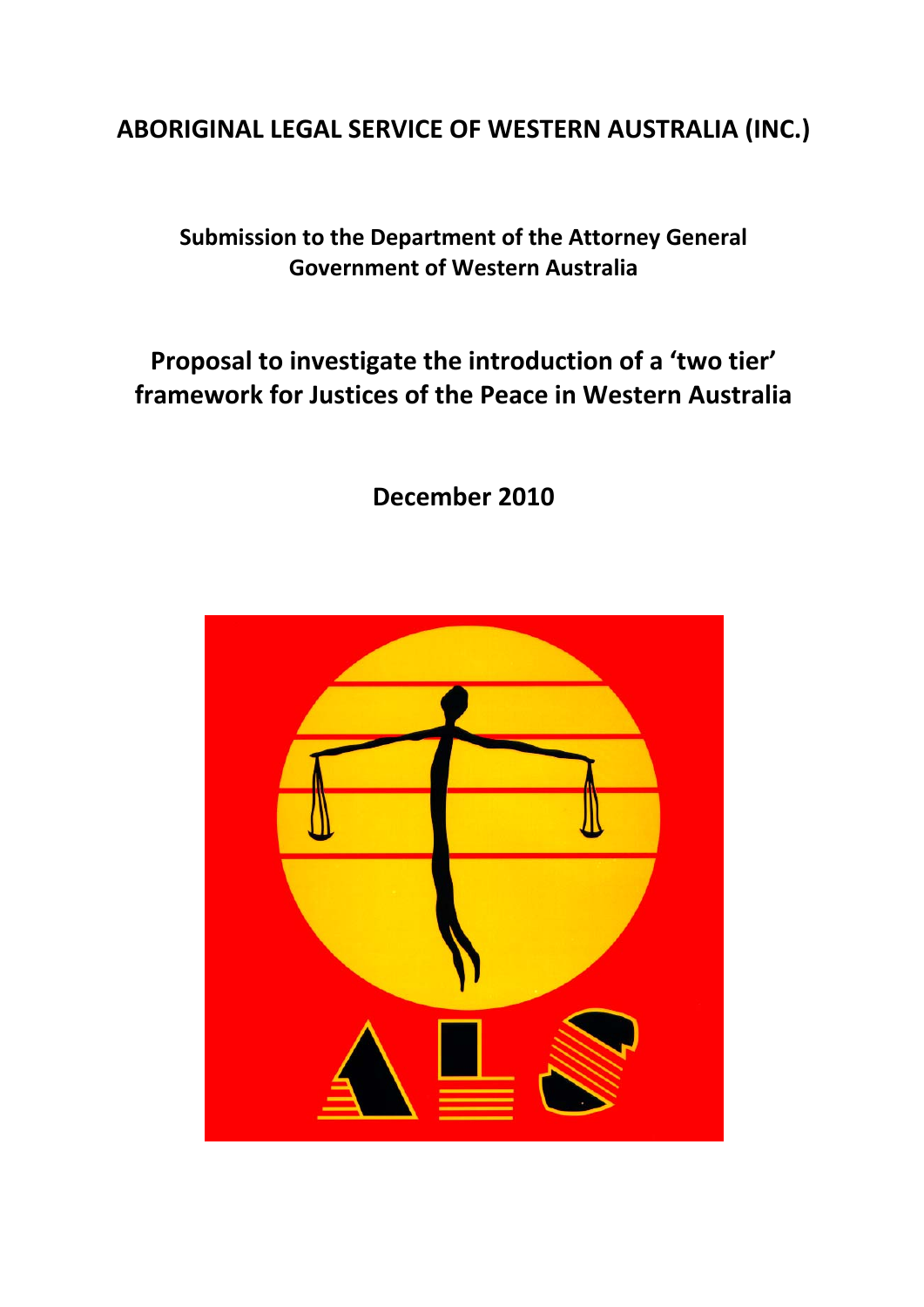### **CONTENTS**

| 2. |  |
|----|--|
| 3. |  |
|    |  |
|    |  |
| 4. |  |
|    |  |
|    |  |
|    |  |
| 6. |  |
| 7. |  |
|    |  |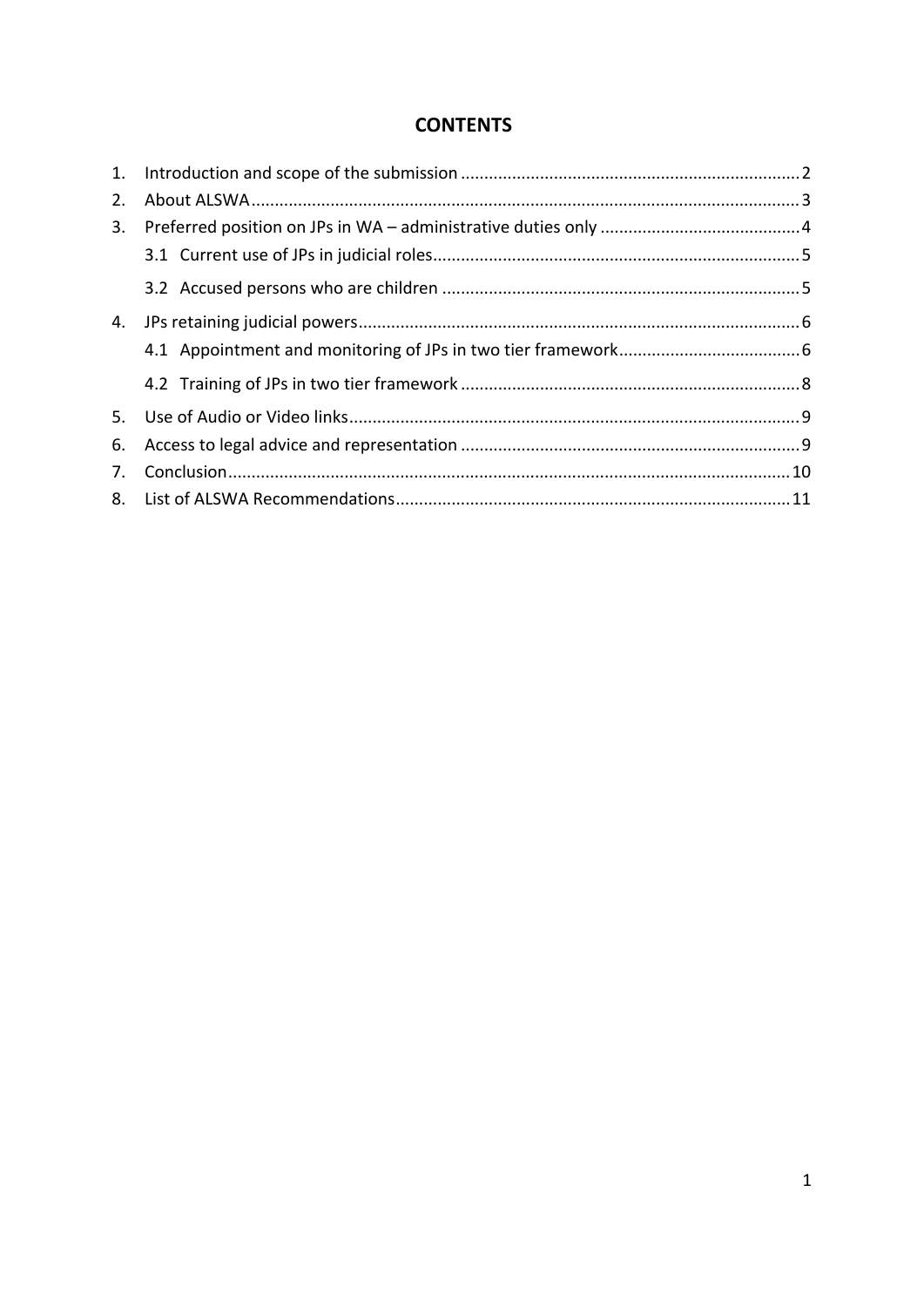## **1. Introduction and scope of the submission**

ALSWA prepared this submission in response to the invitation from the Department of the Attorney General (DotAG) of Western Australia (WA) to make submissions in relation to the proposal to investigate the introduction of a 'two tier' framework for Justices of the Peace (JPs) in Western Australia (WA).

The investigation is being conducted by DotAG in response to recommendations made by WA Coroner Alastair Hope during the Inquiry into the death of Mr Ward.

ALSWA has been intensely involved in the Ward matter since the tragic and avoidable death in custody of Mr Ward on 27 January 2008. This has included working with the Department of Corrective Services (DCS) soon after the death to review policies and recommend change, representing the Aboriginal peoples of WA at the Coronial Inquest and representing the wife and children of Mr Ward in regards to *ex gratia* compensation for the wrongful death.

Mr Ward was a well respected and invaluable Aboriginal Elder from the Ngaanyatjarra lands who painfully and avoidably died as a result of suffering heat stroke in the rear pod of a prisoner transport van owned by DCS and contractually administered by Global Solutions Limited (GSL) Custodial Services (now G4S) on 27 January 2008. Prior to his death, Mr Ward had lived a traditional life as a youth, undertaken education and contributed significantly to his community, including as Chairperson of the Warburton Community Council. He had been involved in matters of native title, land management and interpretation services and maintained a commitment to addressing issues of volatile substance abuse in his community. Mr Ward had also represented his people on a national and international level.

In May 2009, ALSWA provided a submission<sup>1</sup> to the WA Legislative Council's Standing Committee on Environmental and Public Affairs in relation to its Inquiry into the transportation of detained persons and subsequently provided oral evidence to that Committee. In its submission and evidence, ALSWA reiterated recommendations relating to JPs, including:

- 1. Restriction of the delegations of judicial powers to JPs. If these delegations continue then the requirement that they are accompanied by more comprehensive training, including regarding the Act and the notion of incarceration as a last resort.
- 2. The development of strategies to recruit and retain legal professionals (especially Aboriginal professionals) in regional and remote areas to enable all accused persons to be represented in bail hearings, including hearings before JPs.

<sup>&</sup>lt;sup>1</sup> Available at http://www.als.org.au/index.php?option=com\_content&view=article&id=105%3Ainquiry-intothe‐transportation‐of‐detained‐prisoners&catid=14&Itemid=50.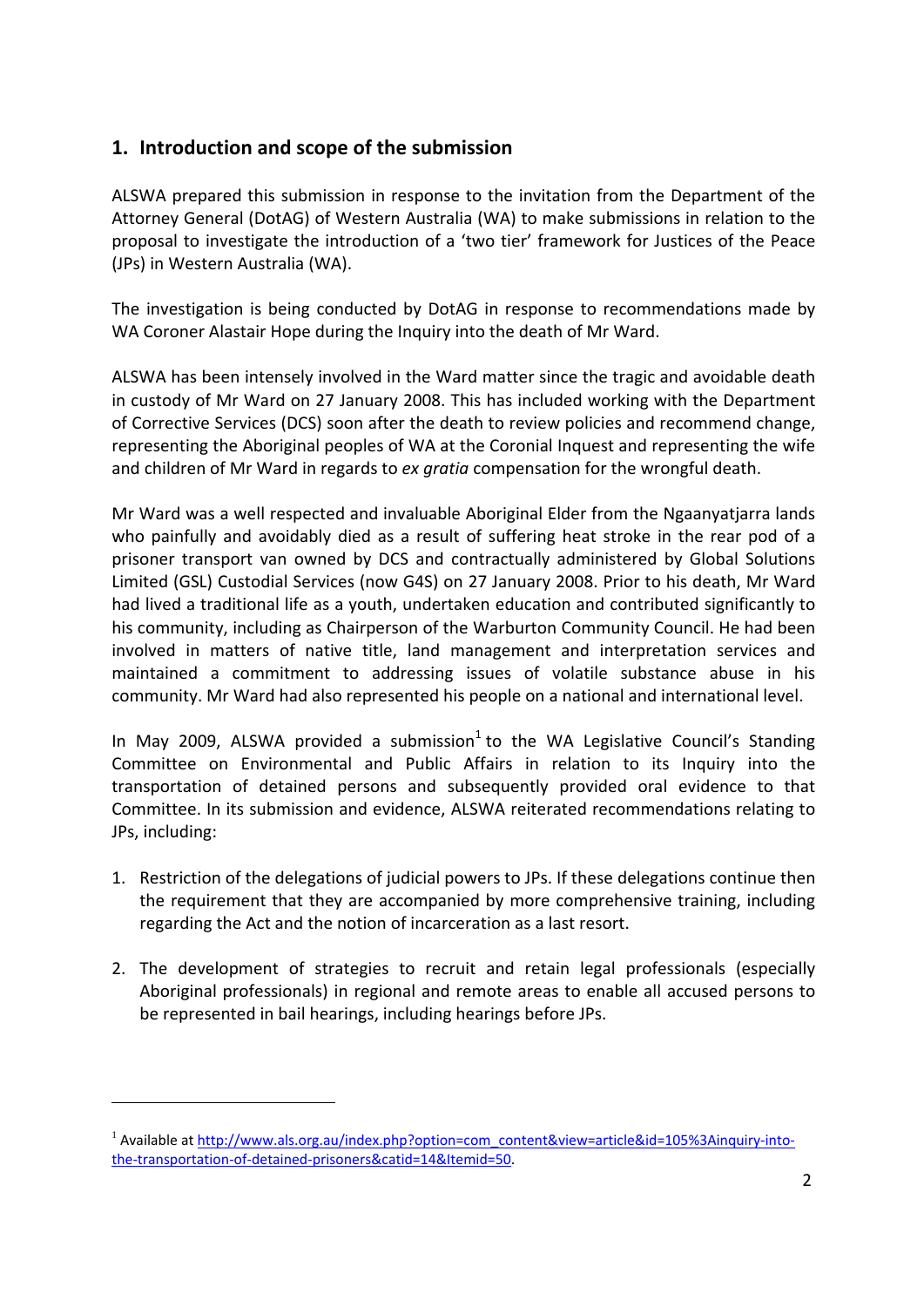3. The installation and maintenance of audio visual equipment in all regional and remote police stations, court rooms and ALSWA offices to enable bail decisions to be made by Magistrates and Judges and for accused persons to be represented in bail hearings.

The DotAG Discussion Paper examines the role of JPs in WA as well as other Australian and international jurisdictions such as New Zealand (NZ), England and Wales. The Discussion Paper also poses seventeen questions for consideration and comment in respect of the proposal of a 'two tier' framework for JPs.

The following submission will briefly refer to the work of ALSWA, before attempting to provide ALSWA's position in relation to the functions and powers of JPs in WA. Case studies have also been included throughout the submission to illustrate ALSWA's concerns surrounding JPs. While the specific questions posed in the Discussion Paper have not been answered directly, ASLWA provides comment on those amendments to the JP system that we would seek if select JPs were to continue to have some judicial powers. ALSWA draws on the extensive experience of its lawyers and court officers working with Aboriginal clients in metropolitan, regional and remote areas of WA.

#### **2. About ALSWA**

ALSWA is a community based organisation that was established in 1973. ALSWA aims to empower Aboriginal peoples and advance their interests and aspirations through a comprehensive range of legal and support services throughout WA.

#### ALSWA aims to:

- deliver a comprehensive range of culturally‐matched and quality legal services to Aboriginal peoples throughout WA;
- provide leadership which contributes to participation, empowerment and recognition of Aboriginal peoples as the Indigenous peoples of Australia;
- ensure that Government and Aboriginal peoples address the underlying issues that contribute to disadvantage on all social indicators, and implement the relevant recommendations arising from the Royal Commission Into Aboriginal Deaths in Custody; and
- create a positive and culturally‐matched work environment by implementing efficient and effective practices and administration throughout ALSWA.

ALSWA uses the law and legal system to bring about social justice for Aboriginal peoples as a whole. ALSWA develops and uses strategies in areas of legal advice, legal representation, legal education, legal research, policy development and law reform.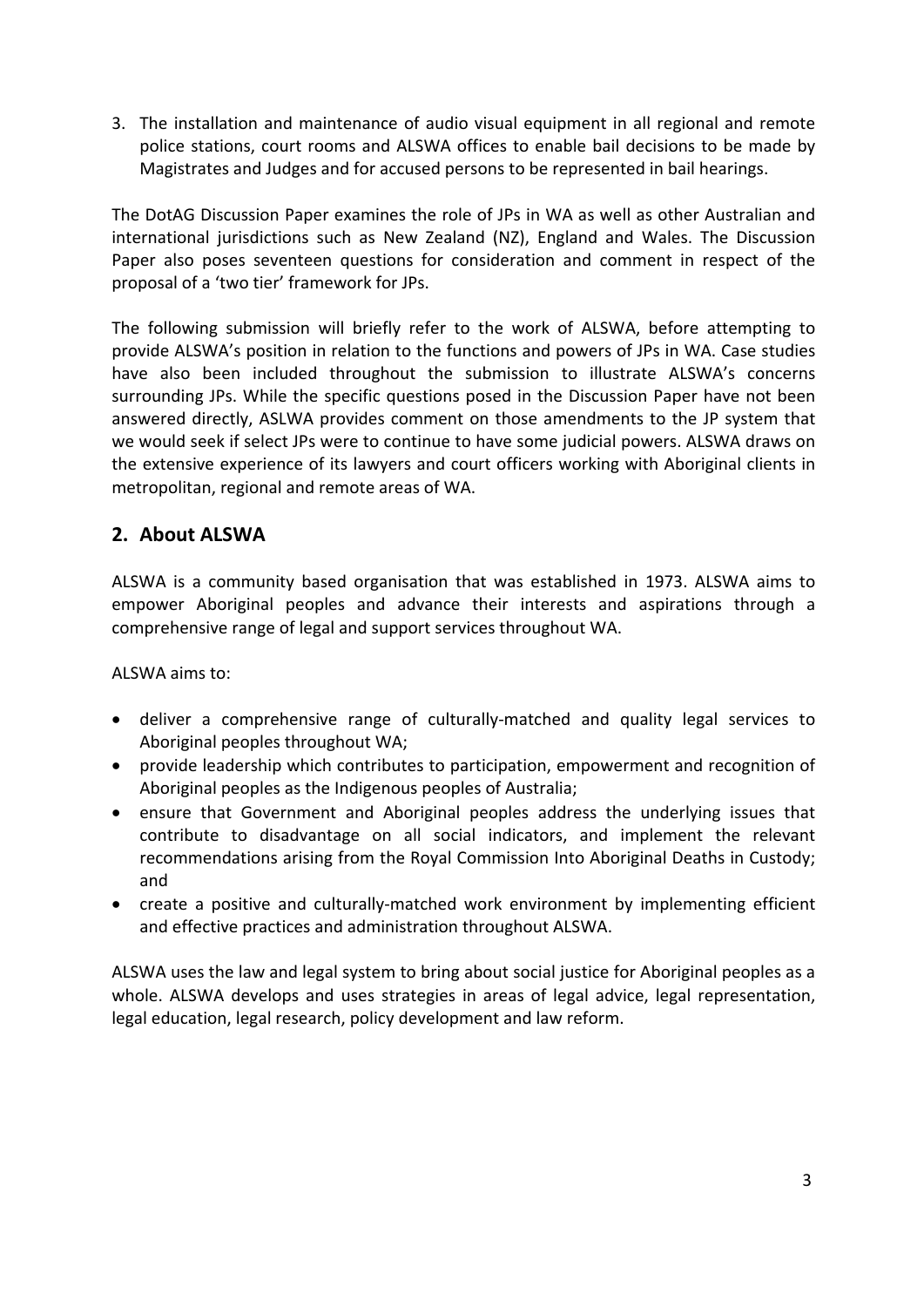ALSWA is a representative body with 16 executive officers<sup>2</sup> elected by Aboriginal peoples from their local regions to speak for them on law and justice issues. ALSWA provides legal advice and representation to Aboriginal peoples in a wide range of practice areas including criminal, civil, family and human rights law. ALSWA also provides support services to prisoners and incarcerated juveniles. Our services are available throughout WA via 17 regional and remote offices and one head office in Perth.

#### **3. Preferred position on JPs in WA – administrative duties only**

ALSWA's preferred position is that powers of JPs be restricted to administrative duties only, as in New South Wales (NSW) and the Australian Capital Territory (ACT). We recommend that judicial roles, responsibilities and decisions should be reserved exclusively for members of the judiciary.

#### **Recommendation 1: That JPs be restricted to administrative duties only in WA.**

The potential for uneven justice, or even injustice, in the case of unqualified JPs presiding in WA courts is manifest.

**Case Study 1:** A female ALSWA client was arrested on charges of breaching a violence restraining order. She was in custody. It was her first offence and bail was not opposed by the police. The presiding JP who was new to the role commenced cross examining the accused person directly, despite her being represented by an ALSWA solicitor and having made no admissions of guilt. The JP discontinued when advised by the ALSWA solicitor that her direct questioning of the client was inappropriate under the circumstances.

The case of Mr Ward highlights the catastrophic consequences which can follow inappropriate and in some instances unlawful decisions made by inexperienced or ignorant JPs.

**Case Study 2:** Three ALSWA clients were arrested by police in Derby. An ALSWA solicitor obtained instructions from the clients over the phone and was waiting to be included in a telephone link up with the JP to provide submissions on the three bail applications. After waiting some time, the ALSWA solicitor telephoned the Derby courthouse and was informed that the matters had been dealt with and one of the clients had been remanded in custody. When the ALSWA solicitor queried why ALSWA had not been contacted to appear on the bail hearing the JP advised that they had been told the three accused persons had received legal advice. It was evident that the JP did not fully understand the distinction between legal advice and legal representation, to which the clients were entitled.

<sup>&</sup>lt;sup>2</sup> There are two Executive Officers for each of the former eight ATSIC regions (Metropolitan, Central Desert Region, Murchison/Gascoyne Region, Southern Region, Pilbara Region, Goldfields Region, West Kimberley Region and East Kimberley Region). They are elected by Aboriginal peoples every three years.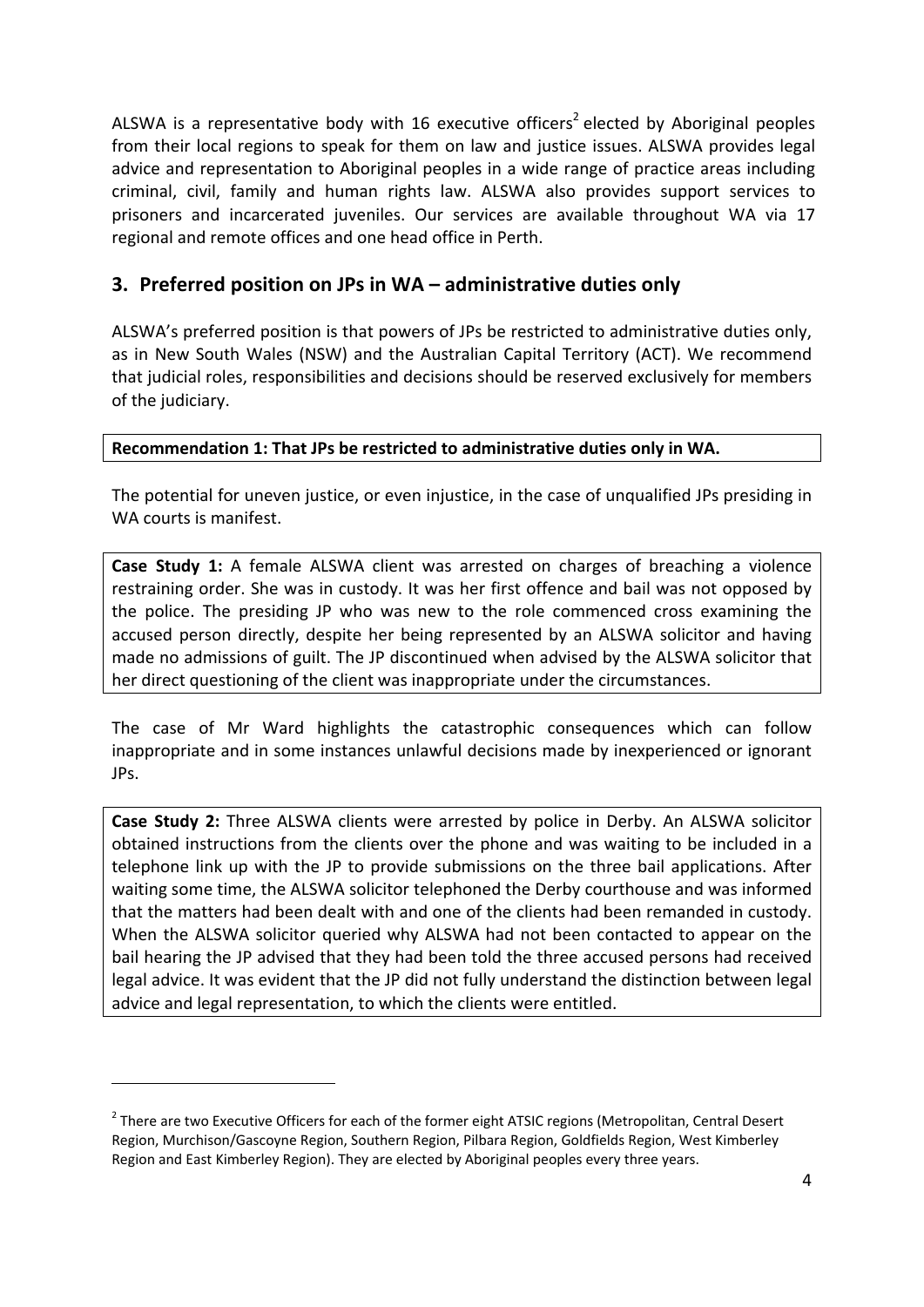#### **3.1 Current use of JPs in judicial roles**

The DotAG Discussion Paper states that of a total of 3,290 JPs in WA, only 439 were recorded as performing judicial duties in court proceedings. According to DotAG, 401 of those JPs perform judicial duties in regional and remote areas. ALSWA in uncertain of the currency of the DotAG statistics but observes from its experience that there has, since the tragic demise of Mr Ward, been a notable reduction in the numbers of JPs performing judicial functions. As DotAG recorded in the Discussion Paper, the resident Magistrate in Carnarvon does not allow JPs to make judicial decisions in that region. Despite this placing a significantly greater burden on the Magistrate and their court staff, the Magistrate has unequivocally maintained that judicial decisions should be made by trained and experienced judicial officers.

ALSWA notes that since the death of Mr Ward and up until very recently in Kalgoorlie, JPs were rarely involved in judicial decision making. In fact, JPs only performed judicial duties when the Magistrates resident in Kalgoorlie were absent during Magistrate Conferences. At all other times, matters were heard and determined by one of the local Magistrates, with use of audio or visual links as required.

ALSWA has been provided with a recent Practice Direction dated 24 November 2010 and entitled "Direction re Saturday Morning and Public Holiday Courts" issued by Kalgoorlie Magistrates. The Practice Direction indicates that Magistrates will no longer preside over Saturday courts which will now be presided over by two JPs. A copy of this Practice Direction is **enclosed**. ALSWA condemns this recent development and is strongly of the view that it is a retrograde measure which enlivens all the concerns and difficulties that surrounded the death of Mr Ward.

In light of the successful reduction in JPs' judicial powers in some regions of WA, ALSWA submits that it would be feasible for the limitation of JP judicial powers to be extended throughout WA.

#### **3.2 Accused persons who are children**

Practice Direction 2 of 2008 issued by Judge Reynolds, President of the Children's Court, states that an accused child should not be transported away from a region of a resident Magistrate in country WA unless required by an order of a Judge or Magistrate of the Children's Court and transportation should not occur unless the bail matter has been heard and determined by video or audio link by a Magistrate from the region, or, if unavailable, a Magistrate in Perth. Furthermore, if no Magistrate is available, the Practice Direction states that the bail matter should be referred to the President of the Children's Court to be heard and determined by audio or video link. This Practice Direction clearly stipulates that all bail decisions involving young people in the Children's Court should be made by Magistrates utilising audio or video link as required. Unfortunately, ALSWA is aware that many bail decisions involving accused children are left to JPs in regional areas, occasionally resulting in unnecessary periods of remand and transportation.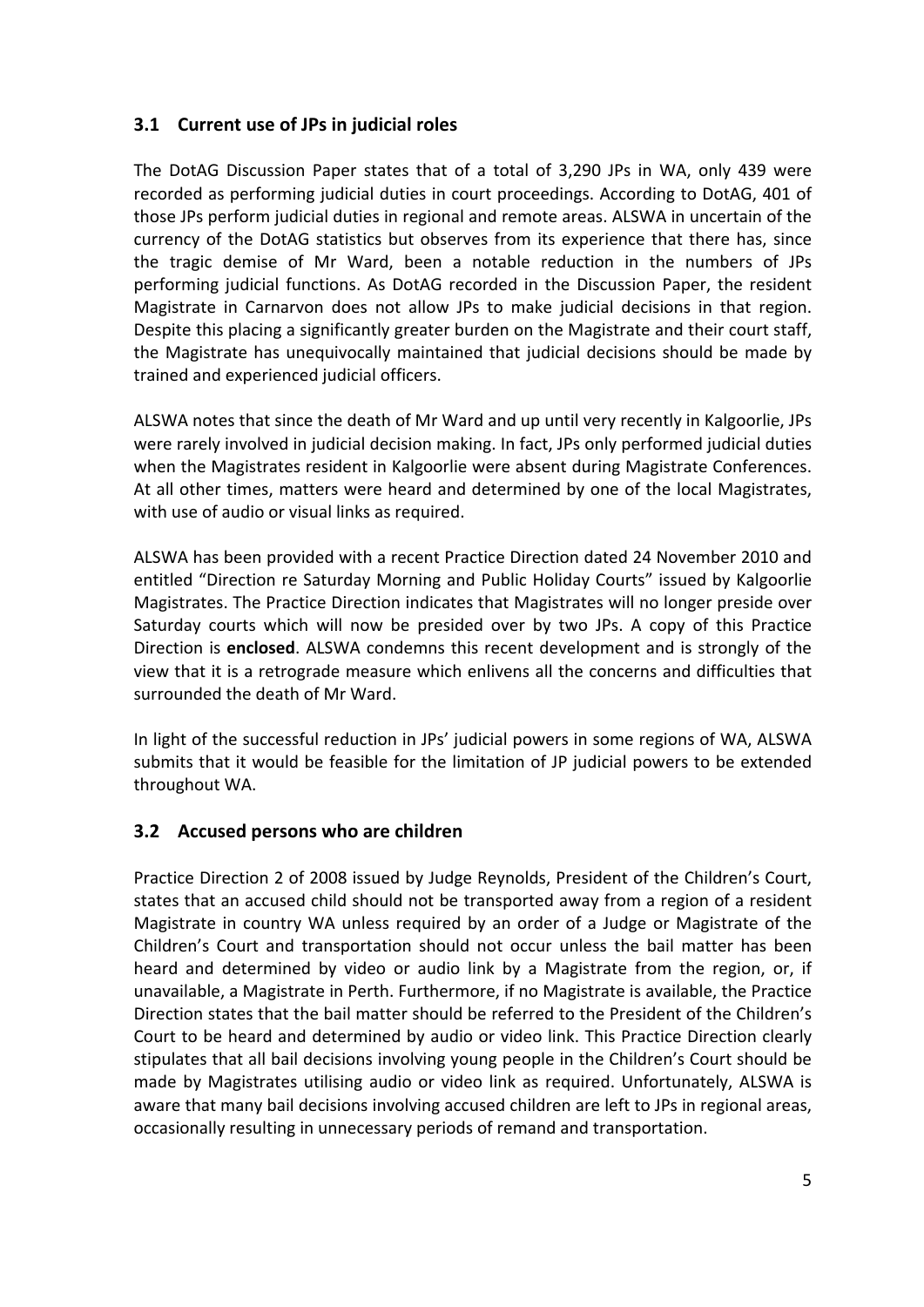**Case Study 3:** A child appeared before a South Hedland JP in custody on a bail hearing. He was unrepresented. He had turned 14 years old one week prior to the appearance. The JP denied bail and remanded him in detention for 19 days to appear before the next Children's Court in Karratha. He was transported from Karratha to Rangeview Detention Centre in Perth the following day. ALSWA early listed the charges and they were dealt with by way of a six month Intensive Youth Supervision Order, not requiring any time in detention.

### **4. JPs retaining judicial powers**

As stated above, ALSWA does not support JPs retaining judicial powers. If the Government insists on entrusting non‐judicial officers with judicial powers, then court Registrars should exercise these powers instead of JPS.

**Recommendation 2: That if persons other that the judiciary are required to make judicial decisions, Registrars be so empowered.**

While ALSWA fundamentally disagrees with JPs continuing to have power to make judicial decisions, if this is to continue, ALSWA recognises that the judicial roles of JPs should be limited to the greatest extent possible and subject to rigorous monitoring. Furthermore, JPs with judicial powers must be subject to comprehensive legal education.

If the WA Government continues to empower JPs with judicial decision making, a two tier system is preferable as it ensures greater scrutiny, education and accountability amongst JPs.

ALSWA supports a model such as that which exists in Victoria where all JPs have administrative powers and another position and title exists for the smaller cohort of JPs who have judicial powers ('second tier') including presiding over court and issuing search warrants. ALSWA suggests that only those JPs in the second tier be empowered to hear and determine minor prison charges.

**Recommendation 3: That if some JPs continue to have judicial powers, this be limited to second tier JPs in a two tier framework.**

#### **4.1 Appointment and monitoring of JPs in two tier framework**

ALSWA considers that persons should not be appointed as second tier JPs in a region unless the Magistrate(s) of the region have specifically requested that a JP be appointed to undertake judicial functions. Unless Magistrates have requested the appointment, the Governor cannot demonstrate that the second tier JP is "necessary to assist in the administration of justice".

**Recommendation 4: That second tier JPs only be appointed if specifically requested by the Magistrate in that region.**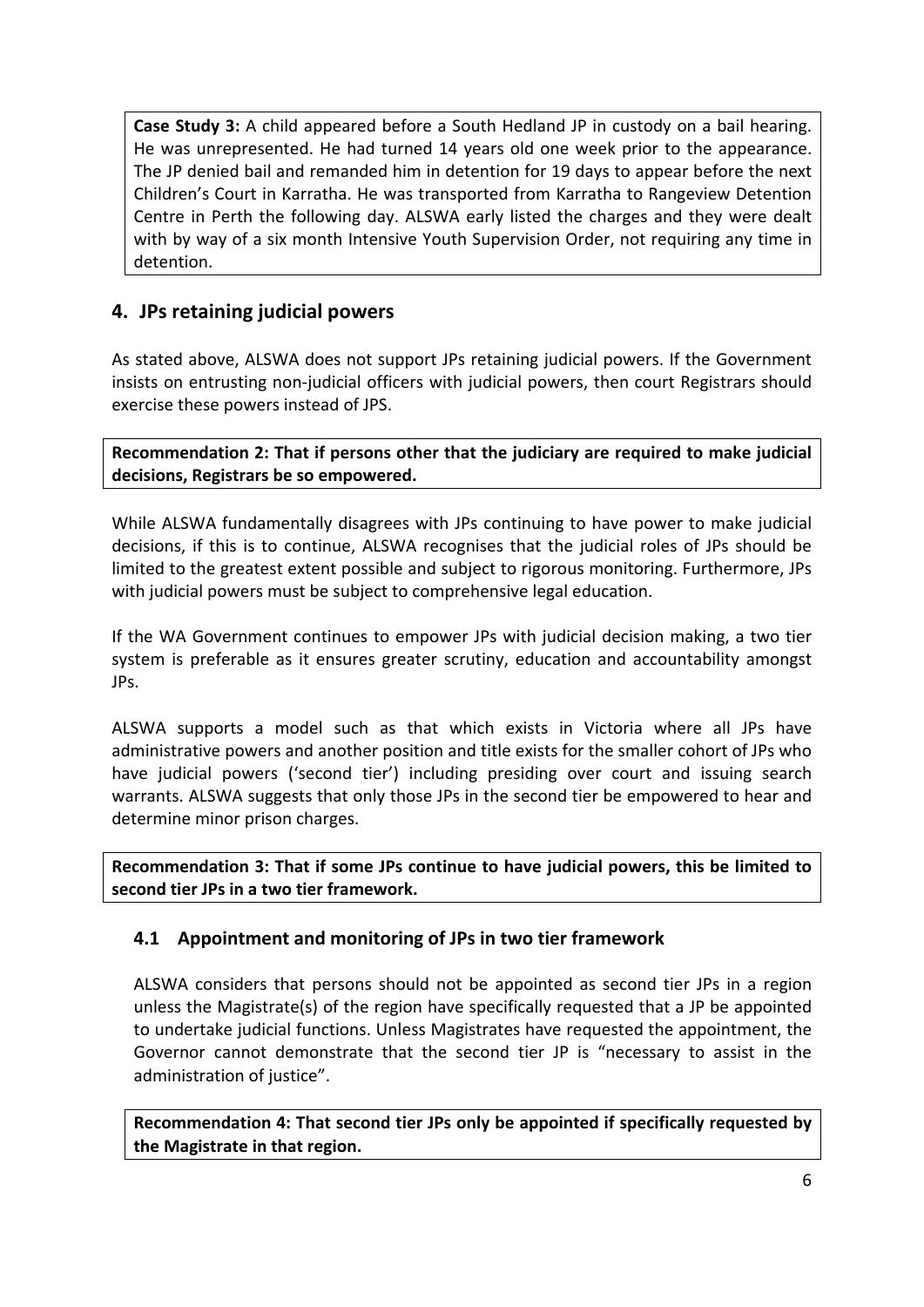Given the authority vested in the position of a second tier JP, ALSWA further submits that applicants not be appointed to the role without completing psychometric testing. This will enable an analysis of the applicant's ability to communicate, make decisions and calculate cause and effect in certain scenarios. Additionally, ALSWA recommends that prospective second tier JPs should be required to submit to exhaustive probative tests to identify any potential conflicts of interest, particularly in relation to personal, professional or business relationships with local police or other officers associated with the criminal justice system. ALSWA has been concerned for many years now that some presiding JPS in regional areas have relationships with police such that it is inappropriate for them to exercise judicial powers because of a very real perception that they are doing no more than the bidding of police.

**Recommendation 5: That second tier JPs should be only appointed upon satisfactory completion of psychometric testing and exhaustive probative checks.**

ALSWA supports the current requirement that all applicants must complete an approved training course prior to being appointed as a JP.

In addition, ALSWA recommends that second tier JPs be appointed with an initial probationary period of six months. At the end of the probationary period, a thorough assessment should be completed to determine the number times that the JP was called upon to act judicially (thereby establishing the true need for the second tier JP in the area). A review should also be undertaken of the number of decisions made by the JP which were overturned or substantially amended by a Magistrate. If more than 25% of the second tier JP's decisions were overturned or substantially amended by a Magistrate during the probationary period, then the JP's appointment should be not be extended.

**Recommendation 6: That second tier JPs be appointed for an initial probationary period of six months at the end of which an assessment is conducted of the number of times they acted judicially and the percentage of times their decisions were overturned or substantially amended by a Magistrate to determine whether their appointment should be continued.**

Additionally, ALSWA recommends that second tier JPs be appointed for two years, rather than indefinite terms. Two years from the time of the second tier JP's appointment, the JP should be subject to a review, similar to the probationary review, conducted by DotAG. Reviews should also consider any complaints that have been received about the JP and confirm that the second tier JP has completed all the requisite training requirements for the position. These reviews should be utilised to determine whether the JP's term should be extended by a further two years.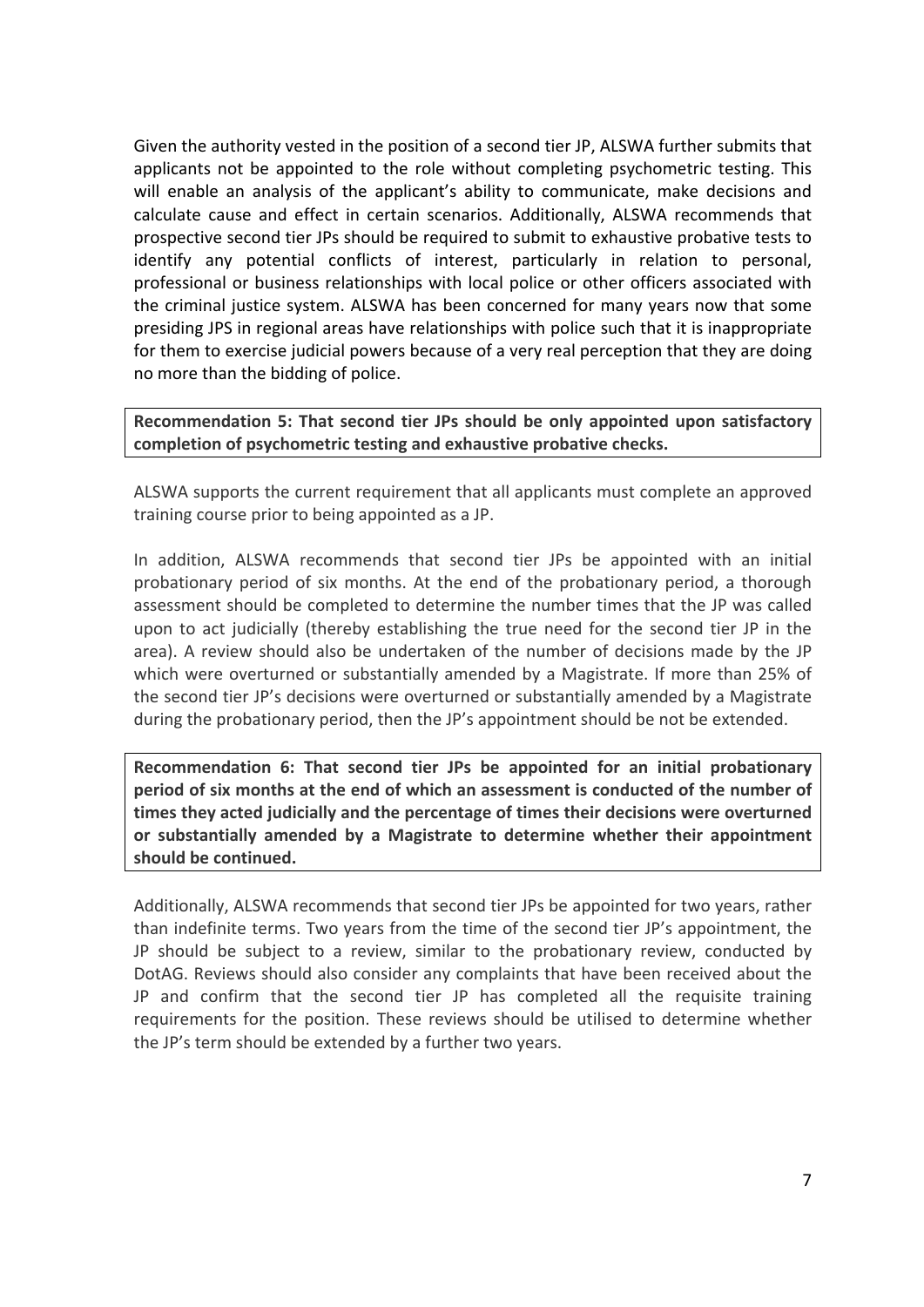**Recommendation 7: That second tier JPs be appointed for terms of two years and be subject to an assessment at the end of their term to determine whether the appointment should be extended for a further two year term. The review should include a similar assessment to the probationary review as well as a consideration of complaints and completion of training.**

This system allows for monitoring of JPs' decisions without undermining judicial independence and the doctrine of separation of powers.

ALSWA recommends that in order for this framework to be introduced, all current JPs be considered first tier JPs and a fresh process of appointment be undertaken, based on Magistrate request, to appoint first tier JPs to the second tier.

**Recommendation 8: That if the two tier JP system is adopted, all current JPs automatically be classed as first tier JPs and that second tier JPs be appointed only in accordance with the appointment process in recommendations four to seven of this submission.**

#### **4.2 Training of JPs in two tier framework**

ALSWA strongly supports the introduction of a rigorous, comprehensive and ongoing training for second tier JPs. As noted in the Discussion Paper, to qualify for appointment as a Magistrate, applicants must have a minimum of 11 years of legal training and education. To ensure equality for all, ALSWA recommends that JPs do not have judicial powers. However, if they do, it is the responsibility of the Government to ensure that JPs are sufficiently trained to make appropriate and lawful judicial decisions. ALSWA suggests that JP training courses should include detailed information about relevant legislation, processes and precedents as well as cultural education for regional and remote areas about local Aboriginal peoples and cultures. Under no circumstances should there ever be a repetition of the appalling circumstances surrounding the bail hearing in the case of Mr Ward.

Training should be ongoing and include practical training and adult education strategies in the form of moot courts and role plays involving Magistrates and legal practitioners. The training packages should also be regularly reviewed by stakeholders such as Aboriginal organisations and legal aid services.

ALSWA recommends that all training include compulsory examinations or testing to confirm it has been completed satisfactorily.

**Recommendation 9: That training for second tier JPs be overhauled to improve its comprehensiveness and include more specific cultural information about the area in which the JP operates and its Aboriginal inhabitants. ALSWA recommends that training be ongoing and practical, subject to regular stakeholder review and include compulsory examinations.**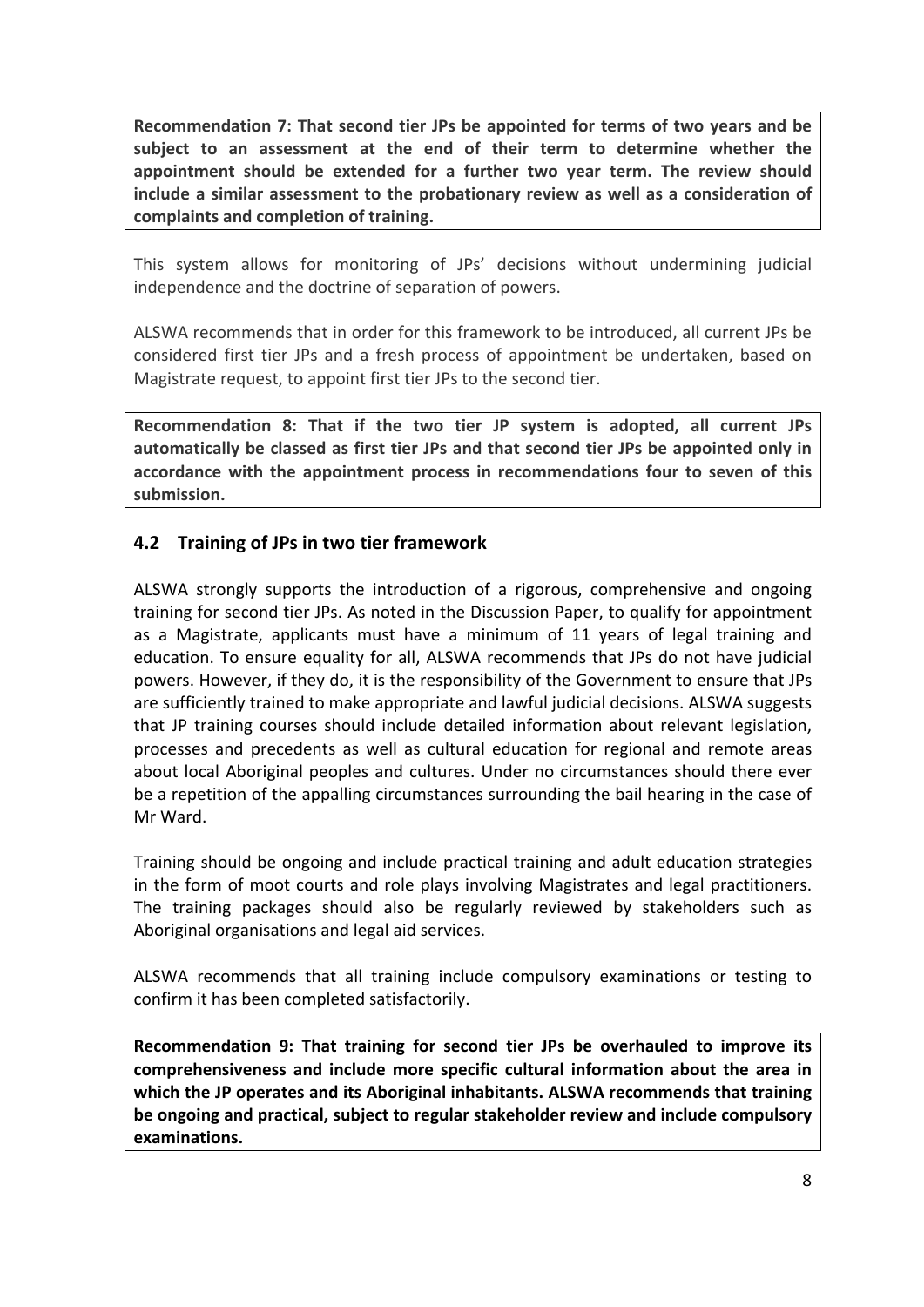### **5. Use of Audio or Video links**

ALSWA supports a system whereby, in the absence of a resident Magistrate, judicial decisions including those relating to bail and sentence are considered by a Magistrate using audio or video links.

**Recommendation 10: That audio and video links be regularly used to enable Magistrates, rather than JPs, to hear and determine matters.**

Where this is utilised however, ALSWA notes the importance of ensuring the provision of support services for accused persons, particularly Aboriginal accused persons, who are unfamiliar with the technology, experience hearing or language difficulties or are inexperienced with the court system. A local support person is essential to ensure that the accused person properly understands the proceedings and is able to participate fairly in them.

**Recommendation 11: That where audio and video links are utilised, a local support person be available to assist accused persons where necessary.**

ALSWA also emphasises the importance of video and audio links only being used in circumstances where a client has sufficient opportunity to communicate with their legal representatives, in privacy, prior to the proceedings commencing such that all communications take place on a confidential basis. As things currently stand, too often clients are expected to communicate with their legal representatives prior to a video or telephone link in circumstances where either court personnel, security staff, prison staff, prosecutors or police are present in the same room at the same time. Such a situation is completely unacceptable and undermines the notion of lawyer / client confidentiality.

**Recommendation 12: That where audio and video links are utilised, legal representatives be provided ample opportunity to confidentially speak with and obtain instructions from clients prior to any court appearance.** 

#### **6. Access to legal advice and representation**

ALSWA notes the critical importance of accused persons having access to appropriate legal advice and representation. Under no circumstances should any accused person be required to appear before a JP without legal representation. Again, the situation which occurred in Mr Ward's case, where he appeared unrepresented before the JP for his bail hearing, should never be repeated.

**Recommendation 13: That all accused persons are provided the opportunity to receive legal advice and have legal representation in any appearance before a JP.**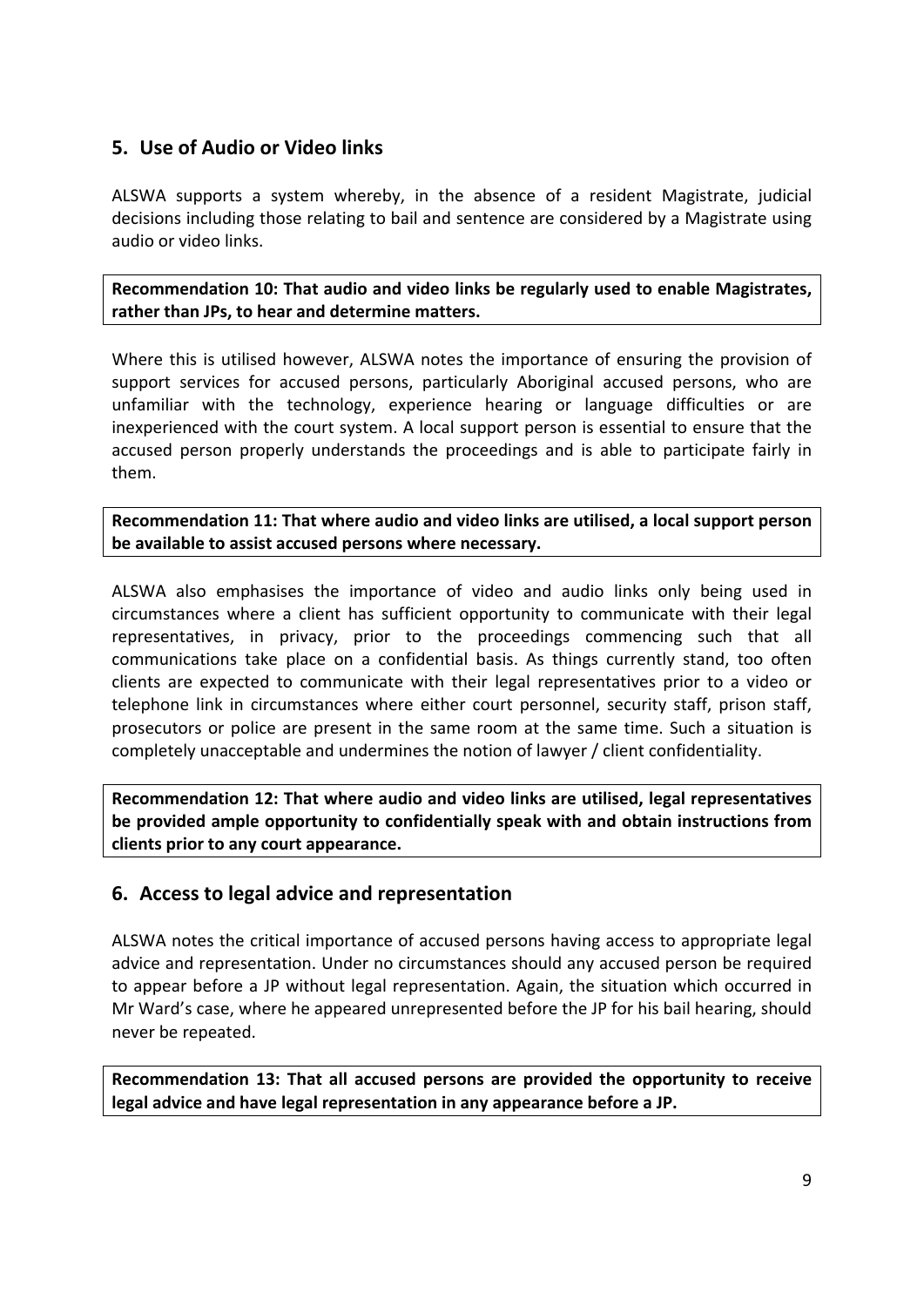ALSWA strongly advocates for the introduction of a 24 hour 7 day a week (24 / 7) custody notification scheme modelled on the NSW / ACT Aboriginal Legal Service scheme. In NSW / ACT, this service is a dedicated 24 hour service for police to contact the Aboriginal Legal Service (ALS) if an Aboriginal or Torres Strait Islander person comes into custody in NSW or the ACT. An ALS solicitor can offer the person legal advice and address safety issues and family contacts. Police are legally required to contact the ALS in this situation.

The NSW / ACT ALS' Custody Notification Service is supported by the *Law Enforcement (Powers and Responsibilities) Act* 2002 (NSW) and *Law Enforcement (Powers and Responsibilities) Regulation* 2005 (NSW) which require the NSW Police Service to immediately contact the NSW / ACT ALS upon arrest of an Aboriginal person.

Due to current funding constraints, exacerbated by the fact that ALSWA receives no funding from the WA State government, ALSWA is currently insufficiently resourced to provide a 24/7 custody notification and advice service.

**Recommendation 14: That ALSWA receive state funding to operate a 24/7 telephone legal advice and representation service and that a custody notification scheme is introduced in WA requiring police to notify ALSWA when an Aboriginal person is arrested and denied police bail, based on the scheme in operation in NSW / ACT.**

#### **7. Conclusion**

Given the considerable power to affect the lives of citizens entrusted to JPs making judicial decisions, ALSWA believes this is an important issue that requires significant consideration and reform in WA.

ALSWA does not support a system whereby JPs are empowered to make judicial decisions.

ALSWA recommends that JPs only have administrative duties and responsibilities and that judicial decisions be left to qualified Magistrates and Judges. It is preferred that all judicial matters be dealt with by a Magistrate or Judge, where necessary via video or audio link. In ALSWA's experience, despite good intentions, a lack of understanding about the legal system or legislation and often a reliance or close relationship with police, undermines the capacity of many JPs to make appropriate decisions. This creates an unacceptable inequality between the justice received by persons appearing before a Magistrate compared to those appearing before JPs.

If the decision is made for JPs to retain some judicial powers in WA, it is recognised that a two tier framework for JPs, whereby first tier JPs perform administrative duties and a smaller second tier of JPs have judicial powers, is preferable. If this approach is adopted, ALSWA recommends that second tier JPs be subject to more comprehensive, rigorous and ongoing training and evaluation. Additionally, ALSWA recommends that JPs only be appointed to the second tier when Magistrates from the region have specifically requested JPs in that position and only after successful completion of psychometric testing and training. ALSWA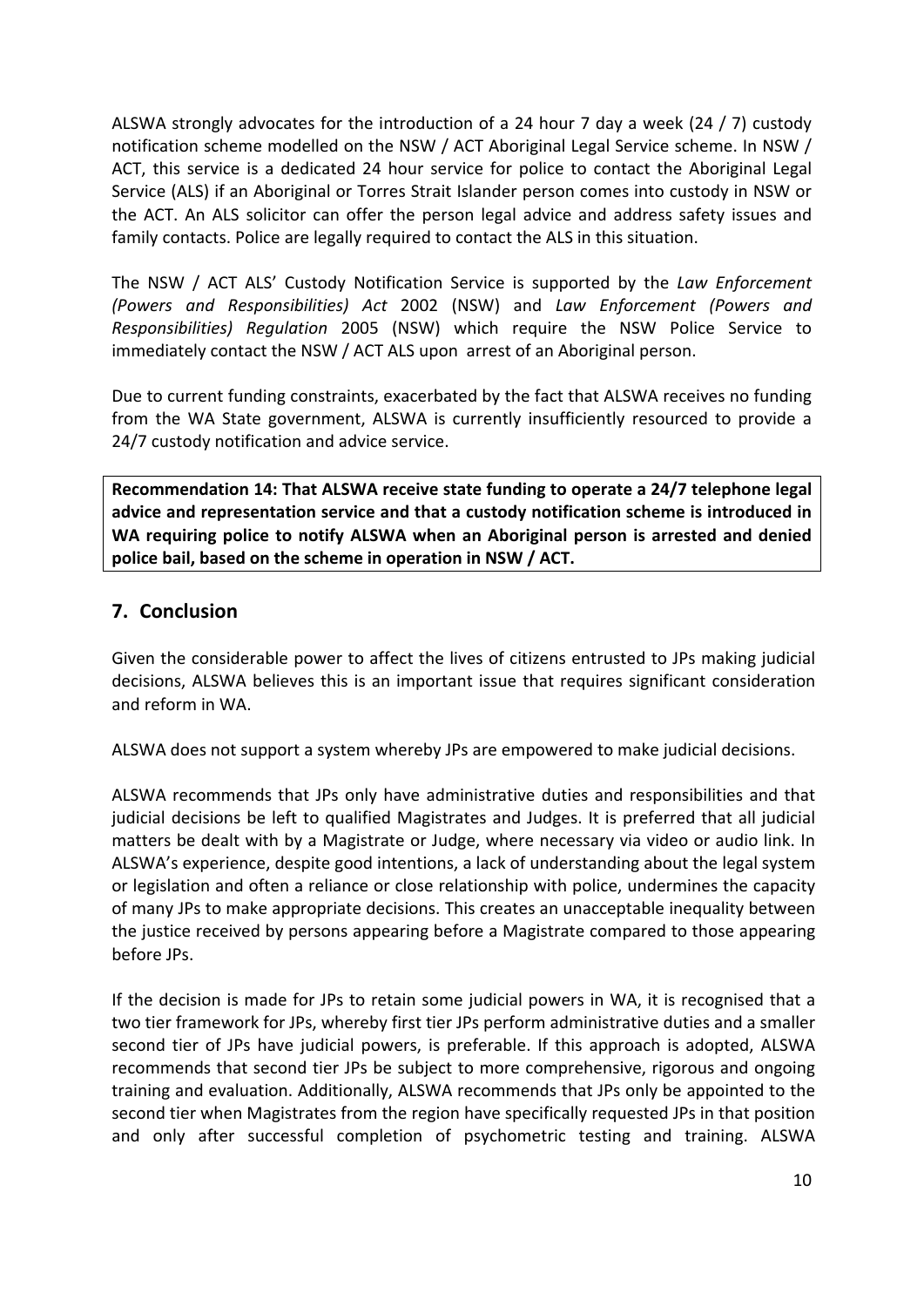recommends that appointments as second tier JPs be subject to a probationary period and regular reviews and only be for two year terms. These conditions will assist DotAG to monitor the need for and quality of second tier JPs.

## **8. List of ALSWA Recommendations**

- 1. That JPs be restricted to administrative duties only in WA.
- 2. That if persons other that the judiciary are required to make judicial decisions, Registrars be so empowered.
- 3. That if some JPs continue to have judicial powers, this be limited to second tier JPs in a two tier framework.
- 4. That second tier JPs only be appointed if specifically requested by the Magistrate in that region.
- 5. That second tier JPs should be only appointed upon satisfactory completion of psychometric testing and exhaustive probative checks.
- 6. That second tier JPs be appointed for an initial probationary period of six months at the end of which an assessment is conducted of the number of times they acted judicially and the percentage of times their decisions were overturned or substantially amended by a Magistrate to determine whether their appointment should be continued.
- 7. That second tier JPs be appointed for terms of two years and be subject to an assessment at the end of their term to determine whether the appointment should be extended for a further two year term. The review should include a similar assessment to the probationary review as well as a consideration of complaints and completion of training.
- 8. That if the two tier JP system is adopted, all current JPs automatically be classed as first tier JPs and that second tier JPs be appointed only in accordance with the appointment process in recommendations four to seven of this submission.
- 9. That training for second tier JPs be overhauled to improve its comprehensiveness and include more specific cultural information about the area in which the JP operates and its Aboriginal inhabitants. ALSWA recommends that training be ongoing and practical, subject to regular stakeholder review and include compulsory examinations.
- 10. That audio and video links be regularly used to enable Magistrates, rather than JPs, to hear and determine matters.
- 11. That where audio and video links are utilised, a local support person be available to assist accused persons where necessary.
- 12. That where audio and video links are utilised, legal representatives be provided ample opportunity to confidentially speak with and obtain instructions from clients prior to any court appearance.
- 13. That all accused persons are provided the opportunity to receive legal advice and have legal representation in any appearance before a JP.